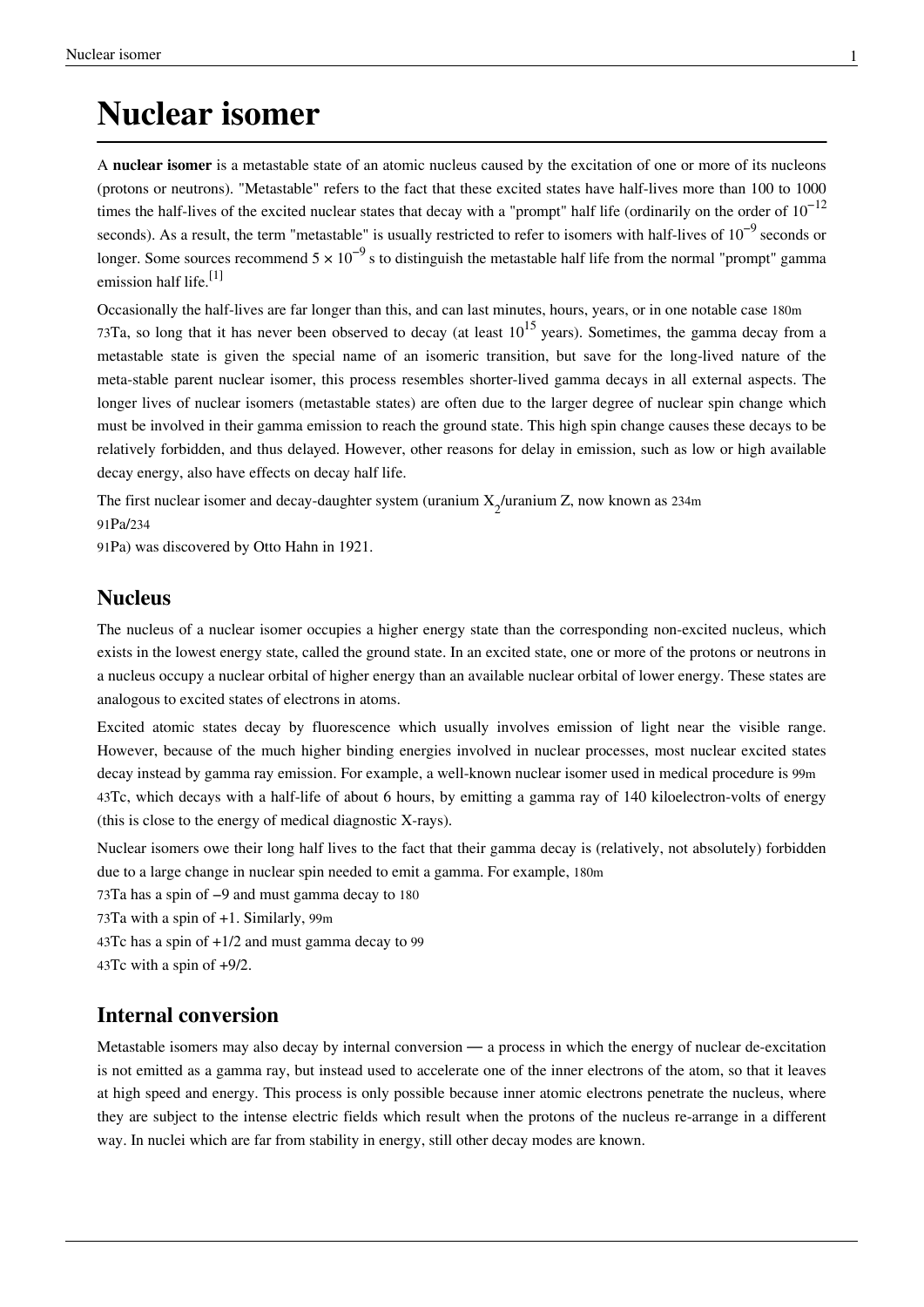#### **Metastable isomers**

**Metastable isomers** can be produced through [nuclear fusion](http://en.wikipedia.org/w/index.php?title=Nuclear_fusion) or other [nuclear reactions](http://en.wikipedia.org/w/index.php?title=Nuclear_reaction). A nucleus thus produced generally starts its existence in an excited state that relaxes through the emission of one or more [gamma rays](http://en.wikipedia.org/w/index.php?title=Gamma_ray) or [conversion electrons](http://en.wikipedia.org/w/index.php?title=Conversion_electron). However, sometimes it happens that the de-excitation does not proceed rapidly all the way to the nuclear [ground state.](http://en.wikipedia.org/w/index.php?title=Ground_state) This usually occurs because of the formation of an intermediate excited state with a [spin](http://en.wikipedia.org/w/index.php?title=Spin_%28physics%29) far different from that of the ground state. Gamma-ray emission is far slower (is "hindered") if the spin of the post-emission state is very different from that of the emitting state, particularly if the excitation energy is low. The excited state in this situation is therefore a good candidate to be metastable if there are no other states of intermediate spin with excitation energies less than that of the metastable state.

Metastable isomers of a particular [isotope a](http://en.wikipedia.org/w/index.php?title=Isotope)re usually designated with an "m" (or, in the case of isotopes with more than one isomer, m1, m2, m3, and so on). This designation is placed after the [mass number o](http://en.wikipedia.org/w/index.php?title=Mass_number)f the atom; for example, Cobalt-58m (abbreviated 58m

27Co, where 27 is the atomic number of cobalt). Increasing indices, m1, m2, etc., correlate with increasing levels of excitation energy stored in each of the isomeric states (e.g., hafnium-177m2 or 177m2 72Hf).

A different kind of metastable nuclear state (isomer) is the **[fission i](http://en.wikipedia.org/w/index.php?title=Nuclear_fission)somer** or **shape isomer**. Most [actinide n](http://en.wikipedia.org/w/index.php?title=Actinide)uclei, in their ground states, are not spherical, but rather [spheroid](http://en.wikipedia.org/w/index.php?title=Spheroid)al—specifically, [prolate](http://en.wikipedia.org/w/index.php?title=Prolate_spheroid), with an [axis of symmetry](http://en.wikipedia.org/w/index.php?title=Axis_of_symmetry) longer than the other axes (similar to an [American football](http://en.wikipedia.org/w/index.php?title=American_football) or [rugby](http://en.wikipedia.org/w/index.php?title=Rugby_football) ball, although with a less pronounced departure from [spherical symmetry](http://en.wikipedia.org/w/index.php?title=Spherical_symmetry)).[*[citation needed](http://en.wikipedia.org/wiki/Citation_needed)*] In some of these, quantum-mechanical states can exist in which the distribution of [protons](http://en.wikipedia.org/w/index.php?title=Proton) and [neutron](http://en.wikipedia.org/w/index.php?title=Neutron)s is farther yet from spherical (in fact, about as non-spherical as an American football), so much so that de-excitation to the nuclear ground state is strongly hindered. In general, these states either de-excite to the ground state (albeit far more slowly than a "usual" excited state) or undergo [spontaneous fission](http://en.wikipedia.org/w/index.php?title=Spontaneous_fission) with [half-lives](http://en.wikipedia.org/w/index.php?title=Half-life) of the order of [nanosecond](http://en.wikipedia.org/w/index.php?title=Nanosecond)s or [microseconds](http://en.wikipedia.org/w/index.php?title=Microsecond)—a very short time, but many orders of magnitude longer than the half-life of a more usual nuclear excited state. Fission isomers are usually denoted with a postscript or superscript "f" rather than "m", so that a fission isomer in, e.g., [plutonium 2](http://en.wikipedia.org/w/index.php?title=Plutonium)40 is denoted plutonium-240f or 240f 94Pu.

#### **Nearly-stable isomers**

Most nuclear excited states are very unstable, and radiate away the extra energy immediately (on the order of  $10^{-12}$  seconds). As a result, the term is usually restricted to refer to isomers with half-lives of  $10^{-9}$  seconds or longer. [Quantum mechanics](http://en.wikipedia.org/w/index.php?title=Quantum_mechanics) predicts that certain atomic species will possess isomers with unusually long lifetimes even by this stricter standard, and so have interesting properties. By definition, there is no such thing as a "stable" isomer; however, some are so long-lived as to be *nearly* stable, and can be produced and observed in quantity.

The most stable nuclear isomer occurring in nature is [180m](http://en.wikipedia.org/w/index.php?title=Isotopes_of_tantalum)

73[Ta,](http://en.wikipedia.org/w/index.php?title=Isotopes_of_tantalum) which is present in all [tantalum](http://en.wikipedia.org/w/index.php?title=Tantalum) samples at about 1 part in 8,300. Its half-life is at least  $10^{15}$  years, markedly longer than the [age of the universe.](http://en.wikipedia.org/w/index.php?title=Age_of_the_universe) This remarkable persistence results from the fact that the excitation energy of the isomeric state is low, and both gamma de-excitation to the 180Ta ground state (which itself is radioactive by beta decay, with a half-life of only 8 hours), and direct [beta decay](http://en.wikipedia.org/w/index.php?title=Beta_decay) to [hafnium](http://en.wikipedia.org/w/index.php?title=Hafnium) or [tungsten](http://en.wikipedia.org/w/index.php?title=Tungsten) are all suppressed, owing to spin mismatches. The origin of this isomer is mysterious, though it is believed to have been formed in [supernovae](http://en.wikipedia.org/w/index.php?title=Supernova) (as are most other heavy elements). When it relaxes to its ground state, it releases a [photon](http://en.wikipedia.org/w/index.php?title=Photon) with an energy of 75 [keV.](http://en.wikipedia.org/w/index.php?title=Electronvolt)

It was first reported in 1988 by Collins that 180mTa can be forced to release its energy by weaker x-rays. After 11 years of controversy those claims were confirmed in 1999 by Belic and co-workers in the Stuttgart nuclear physics group.

Another reasonably stable nuclear isomer (with a half-life of 31 years) is [178m2](http://en.wikipedia.org/w/index.php?title=Isotopes_of_hafnium)

72[Hf,](http://en.wikipedia.org/w/index.php?title=Isotopes_of_hafnium) which has the highest excitation energy of any comparably long-lived isomer. One [gram](http://en.wikipedia.org/w/index.php?title=Gram) of pure 178m2Hf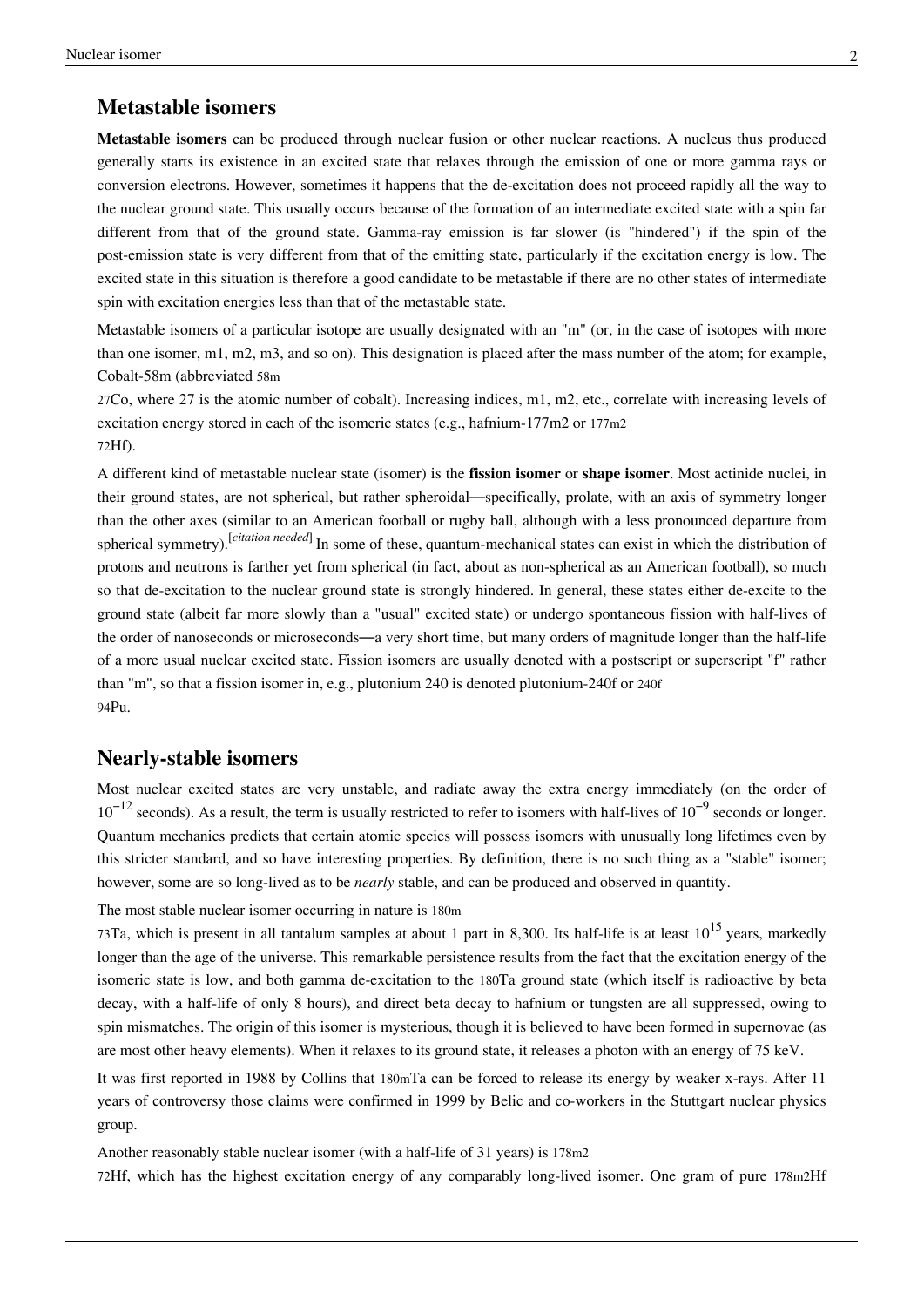contains approximately 1.33 gigajoules of energy, the equivalent of exploding about 315 kg (694 lb) of [TNT.](http://en.wikipedia.org/w/index.php?title=Trinitrotoluene) Further, in the natural decay of 178m2Hf, the energy is released as gamma rays with a total energy of 2.45 [MeV.](http://en.wikipedia.org/w/index.php?title=Electronvolt) As with 180mTa, there are disputed reports that 178m2Hf can be [stimulated](http://en.wikipedia.org/w/index.php?title=Stimulated_emission) into releasing its energy, and as a result the substance is being studied as a possible source for gamma ray [lasers](http://en.wikipedia.org/w/index.php?title=Laser). These reports also indicate that the energy is released very quickly, so that 178m2Hf can produce extremely high powers (on the order of [exawatts](http://en.wikipedia.org/w/index.php?title=Orders_of_magnitude_%28power%29)). Other isomers have also been investigated as possible media for [gamma-ray stimulated emission.](http://en.wikipedia.org/w/index.php?title=Induced_gamma_emission)

[Holmium h](http://en.wikipedia.org/w/index.php?title=Holmium)as an interesting nuclear isomer, [166m1](http://en.wikipedia.org/w/index.php?title=Isotopes_of_holmium)

67[Ho](http://en.wikipedia.org/w/index.php?title=Isotopes_of_holmium) with a half-life of 1,200 years, which is nearly the longest half-life of any holmium radionuclide (only 163Ho, with a half-life of 4,570 years is longer).

#### [229](http://en.wikipedia.org/w/index.php?title=Isotopes_of_thorium)

90[Th](http://en.wikipedia.org/w/index.php?title=Isotopes_of_thorium) has a remarkably low-lying metastable isomer, only  $7.6 \pm 0.5$  electron volts above the ground state, as calculated from spectroscopic measurements. This direct decay has not been observed, however. If this isomer were to decay it would produce a [gamma ray](http://en.wikipedia.org/w/index.php?title=Gamma_ray) (defined by its origin, not its wavelength) in the ultraviolet range. These "ultraviolet gamma rays" were thought to have been detected at one time, but this observation has since been found to be from nitrogen gas excited by higher energy emissions.

#### **High spin suppression of decay**

The most common mechanism for suppression of gamma decay of excited nuclei, and thus the existence of a metastable isomer for the nucleus, is lack of a decay route for the excited state that will change nuclear angular momentum (along any given direction) by the most common amount of 1 quantum unit  $\hbar$  of [spin](http://en.wikipedia.org/w/index.php?title=Spin_%28physics%29) [angular](http://en.wikipedia.org/w/index.php?title=Angular_momentum) [momentum](http://en.wikipedia.org/w/index.php?title=Angular_momentum). Such a change is necessary to emit a gamma photon, which has a spin of 1 unit in this system. Integral changes of 2,3,4, and more units in angular momentum are possible (the emitted photons carry off the additional angular momentum), but changes of more than 1 unit are inhibited by about 5 orders of magnitude in rate for every additional unit of spin change larger than 1, that the emitted gamma ray must carry.<sup>[2]</sup> The highest known spin change of 8 units occurs in the decay of Ta-180m, which suppresses its decay by a factor of  $10^{35}$  from that associated with 1 unit, so that instead of a natural gamma decay half life of  $10^{-12}$  seconds, it has a half life of more than  $10^{23}$ seconds, or at least 3 x  $10^{15}$  years, and thus has yet to be observed to decay.

#### **Applications**

[Hafnium a](http://en.wikipedia.org/w/index.php?title=Hafnium)nd [tantalum](http://en.wikipedia.org/w/index.php?title=Tantalum)[*[citation needed](http://en.wikipedia.org/wiki/Citation_needed)*] isomers have been considered in some quarters as weapons that could be used to circumvent the [Nuclear Non-Proliferation Treaty,](http://en.wikipedia.org/w/index.php?title=Nuclear_Non-Proliferation_Treaty) since they can be [induced to emit very strong gamma radiation](http://en.wikipedia.org/w/index.php?title=Induced_gamma_emission). [DARPA](http://en.wikipedia.org/w/index.php?title=DARPA) has (or had) a program to investigate this use of both nuclear isomers. The potential to trigger an abrupt release of energy from nuclear isotopes, a prerequisite to their use in such weapons, is disputed. Nonetheless a 12-member Hafnium Isomer Production Panel (HIPP) was created to assess means of mass producing the isotope.

[Technetium i](http://en.wikipedia.org/w/index.php?title=Technetium)somers [99m](http://en.wikipedia.org/w/index.php?title=Tc-99m)

43[Tc](http://en.wikipedia.org/w/index.php?title=Tc-99m) (with a half-life of 6.01 hours) and 95m

43Tc (with a half-life of 61 days) are used in [medical a](http://en.wikipedia.org/w/index.php?title=Technetium%23Nuclear_medicine)nd [industrial](http://en.wikipedia.org/w/index.php?title=Technetium%23Industrial) applications.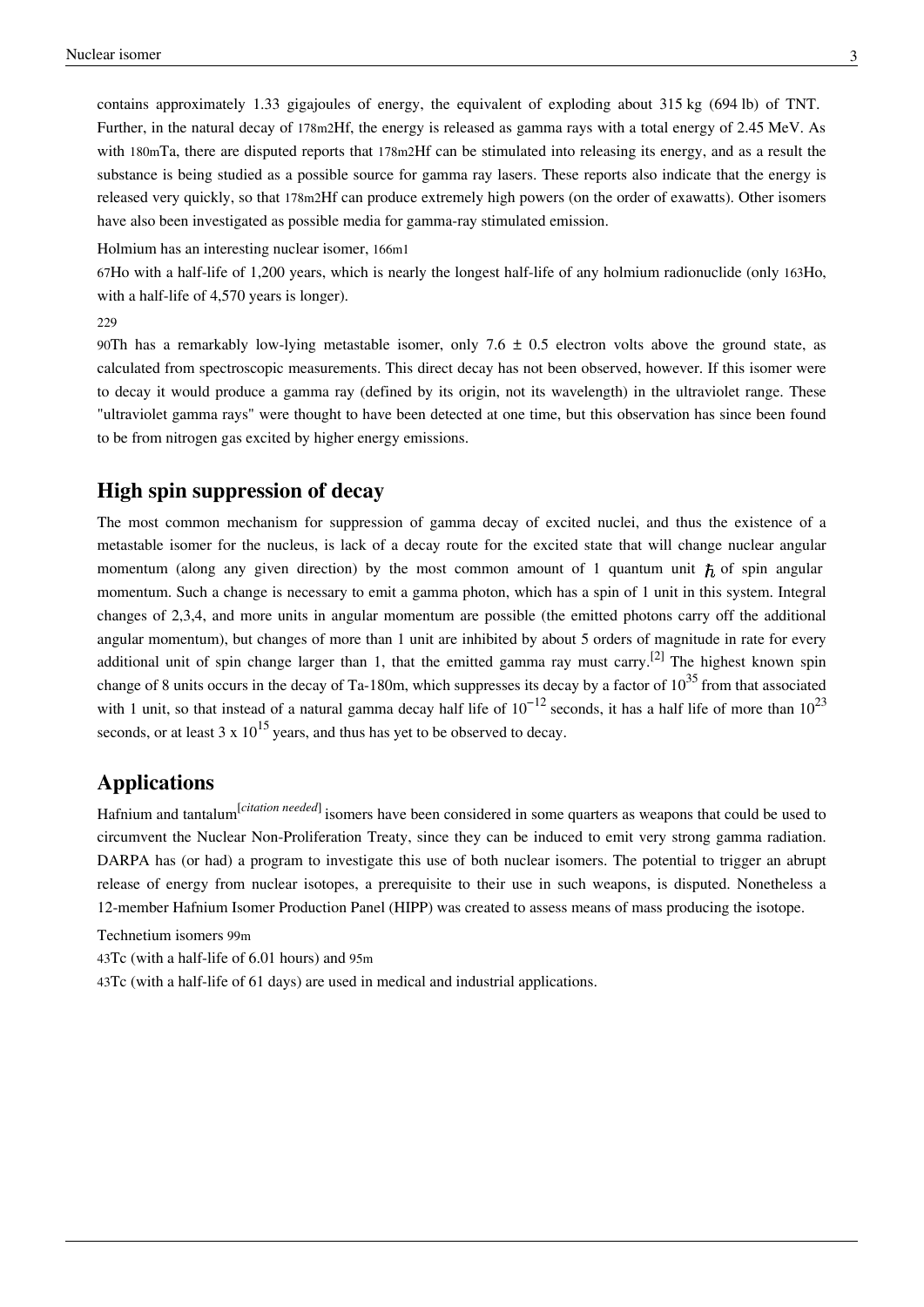#### **Nuclear batteries**

[Nuclear batteries](http://en.wikipedia.org/w/index.php?title=Nuclear_battery) in development use small amounts (milligrams and microcuries) of radioisotopes with high energy densities. In one design, radioactive material sits atop a device with adjacent layers of P-type and N-type silicon, so that ionizing radiation directly penetrates the junction and creates electron-hole pairs. Nuclear isomers could replace other isotopes, and with further development it may be possible to turn them on and off as needed. Current



candidates for such use include  $^{108}$ [Ag](http://en.wikipedia.org/w/index.php?title=Silver),  $^{166}$ [Ho](http://en.wikipedia.org/w/index.php?title=Holmium),  $^{177}$ [Lu](http://en.wikipedia.org/w/index.php?title=Lutetium), and  $^{241}$ [Am.](http://en.wikipedia.org/w/index.php?title=Americium) As of 2004 the only isomer which had been successfully triggered was <sup>180m</sup>[Ta](http://en.wikipedia.org/w/index.php?title=Tantalum), which required more photon energy to trigger than was released.

Fission of an isotope such as <sup>177</sup>Lu releases gamma rays by decay through a series of internal energy levels within the nucleus, and it is thought that by learning the triggering cross sections with sufficient accuracy, it may be possible to create energy stores that are  $10^6$  times more concentrated than high explosive or other traditional chemical energy storage.

#### **Decay processes**

Isomers decay to lower energy states of the nuclide through two isomeric transitions:

- 1.  $\gamma$  (gamma) emission (emission of a high-energy photon)
- 2. [internal conversion \(](http://en.wikipedia.org/w/index.php?title=Internal_conversion)the energy is used to ionize the atom)

Isomers may also decay into other elements, though the rate of decay may differ between isomers. For example,  $^{177}$ m<sub>Lu</sub> beta decays to  $^{177}$ [Hf w](http://en.wikipedia.org/w/index.php?title=Hafnium)ith half-life 160.4 d, or can undergo internal transition to  $^{177}$ Lu with half-life 160.4 d, then beta decays to  $^{177}$ Hf with half-life 6.68 d.

An **isomeric transition** is a [radioactive decay](http://en.wikipedia.org/w/index.php?title=Radioactive_decay) process that involves emission of a [gamma ray f](http://en.wikipedia.org/w/index.php?title=Gamma_ray)rom an [atom](http://en.wikipedia.org/w/index.php?title=Atom) where the [nucleus](http://en.wikipedia.org/w/index.php?title=Atomic_nucleus) is in an excited [metastable s](http://en.wikipedia.org/w/index.php?title=Metastable)tate, referred to in its excited state, as a nuclear isomer.

The emission of a [gamma ray](http://en.wikipedia.org/w/index.php?title=Gamma_ray) from an excited nuclear state allows the nucleus to lose energy and reach a lower energy state, sometimes its [ground state](http://en.wikipedia.org/w/index.php?title=Ground_state). In certain cases, the excited nuclear state following a [nuclear reaction](http://en.wikipedia.org/w/index.php?title=Nuclear_reaction) or other type of [radioactive decay,](http://en.wikipedia.org/w/index.php?title=Radioactive_decay) has a half life that is more than 100 to 1000 times longer than the average  $10^{-12}$ seconds, and this excited state is referred to as a [metastable](http://en.wikipedia.org/w/index.php?title=Metastable) nuclear excited state. Some nuclei are able to stay in this metastable excited state for minutes, hours, days, or occasionally far longer, before undergoing *gamma decay*, in which they emit a gamma ray.

The process of isomeric transition (that is, the gamma decay of nuclear isomers), is therefore similar to any gamma emission from any excited nuclear state, but differs in that it involves excited metastable states of nuclei with longer half lives. These states are created, as in all nuclei that undergo gamma [radioactive decay,](http://en.wikipedia.org/w/index.php?title=Radioactive_decay) following the emission of an [alpha](http://en.wikipedia.org/w/index.php?title=Alpha_particle), [beta particle](http://en.wikipedia.org/w/index.php?title=Beta_particle), or occasionally other types of particles that leave the nucleus in an excited state.

The gamma ray may transfer its energy directly to one of the most tightly bound [electrons](http://en.wikipedia.org/w/index.php?title=Electron) causing that electron to be ejected from the atom, a process termed the [photoelectric effect.](http://en.wikipedia.org/w/index.php?title=Photoelectric_effect) This should not be confused with the [internal](http://en.wikipedia.org/w/index.php?title=Internal_conversion) [conversion](http://en.wikipedia.org/w/index.php?title=Internal_conversion) process, in which no gamma ray photon is produced as an intermediate particle.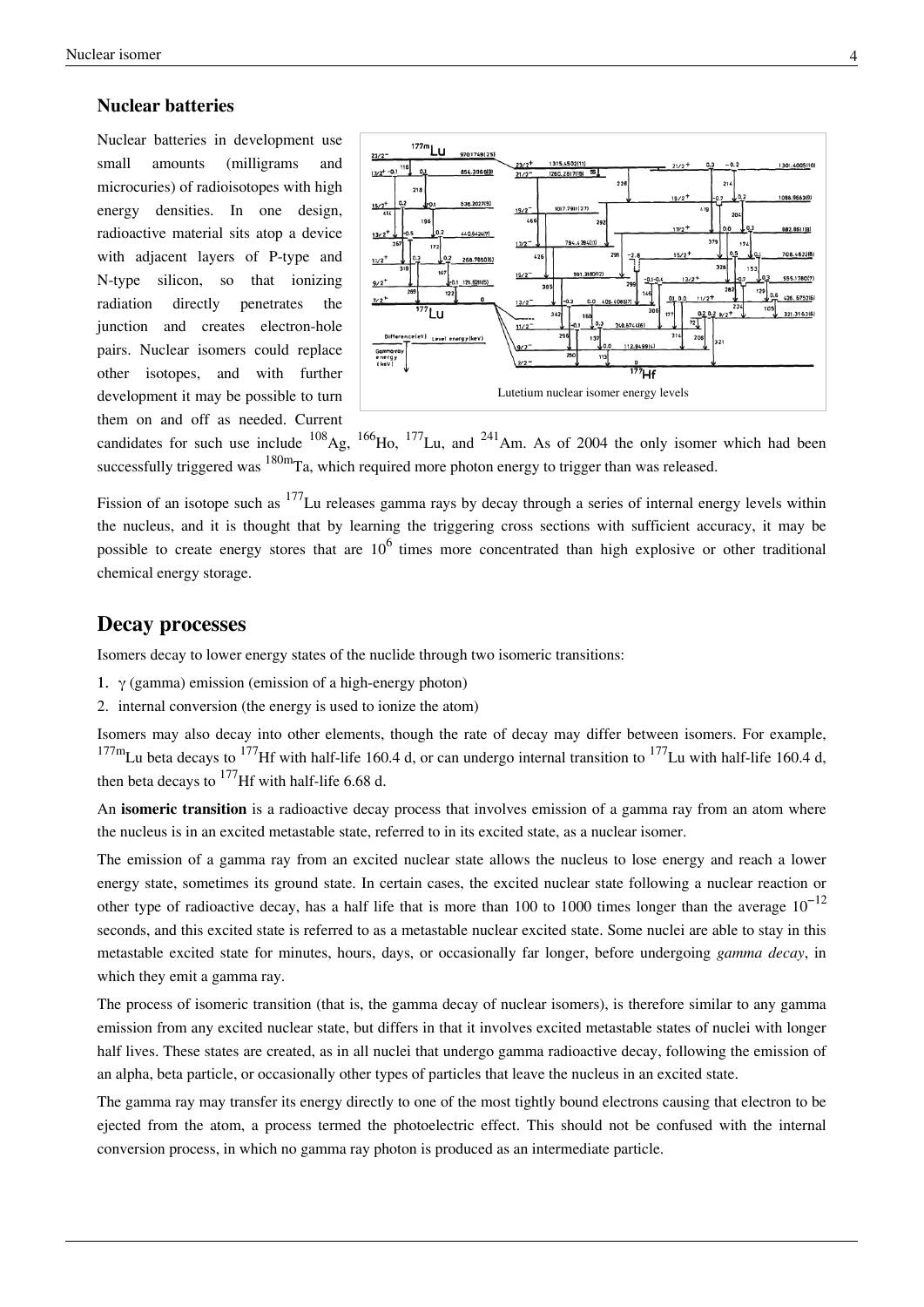### **References**

- [1] Nuclear isomers [\(http://epubs.surrey.ac.uk/137/1/fulltext.pdf\)](http://epubs.surrey.ac.uk/137/1/fulltext.pdf)
- [2] Discussion of spin suppression of decay [\(http://www.eng.fsu.edu/~dommelen/quantum/style\\_a/ntgd.html\)](http://www.eng.fsu.edu/~dommelen/quantum/style_a/ntgd.html)

### **External links**

- Research group which presented initial claims of hafnium nuclear isomer de-excitation control. [\(http://www.](http://www.utdallas.edu/research/quantum/) [utdallas.edu/research/quantum/\)](http://www.utdallas.edu/research/quantum/) – The Center for Quantum Electronics, The University of Texas at Dallas.
- [JASON Defense Advisory Group](http://en.wikipedia.org/w/index.php?title=JASON_Defense_Advisory_Group) report on high energy nuclear materials [\(http://www.fas.org/irp/agency/](http://www.fas.org/irp/agency/dod/jason/he.pdf) [dod/jason/he.pdf\)](http://www.fas.org/irp/agency/dod/jason/he.pdf) mentioned in the *Washington Post* story above
- Bertram Schwarzschild (May 2004). "Conflicting Results on a Long-Lived Nuclear Isomer of Hafnium Have Wider Implications" [\(http://scitation.aip.org/journals/doc/PHTOAD-ft/vol\\_57/iss\\_5/21\\_1.shtml\).](http://scitation.aip.org/journals/doc/PHTOAD-ft/vol_57/iss_5/21_1.shtml) *Physics Today*: 21. login required?
- Confidence for Hafnium Isomer Triggering in 2006. [\(http://www.hafniumisomer.org/](http://www.hafniumisomer.org/Hafnium_isomer_triggering.htm) Hafnium isomer triggering.htm) – The Center for Quantum Electronics, The University of Texas at Dallas.
- Reprints of articles about nuclear isomers in peer reviewed journals. [\(http://www.hafniumisomer.org/isomer/](http://www.hafniumisomer.org/isomer/isomerPubl.htm) [isomerPubl.htm\)](http://www.hafniumisomer.org/isomer/isomerPubl.htm) – The Center for Quantum Electronics, The University of Texas at Dallas.